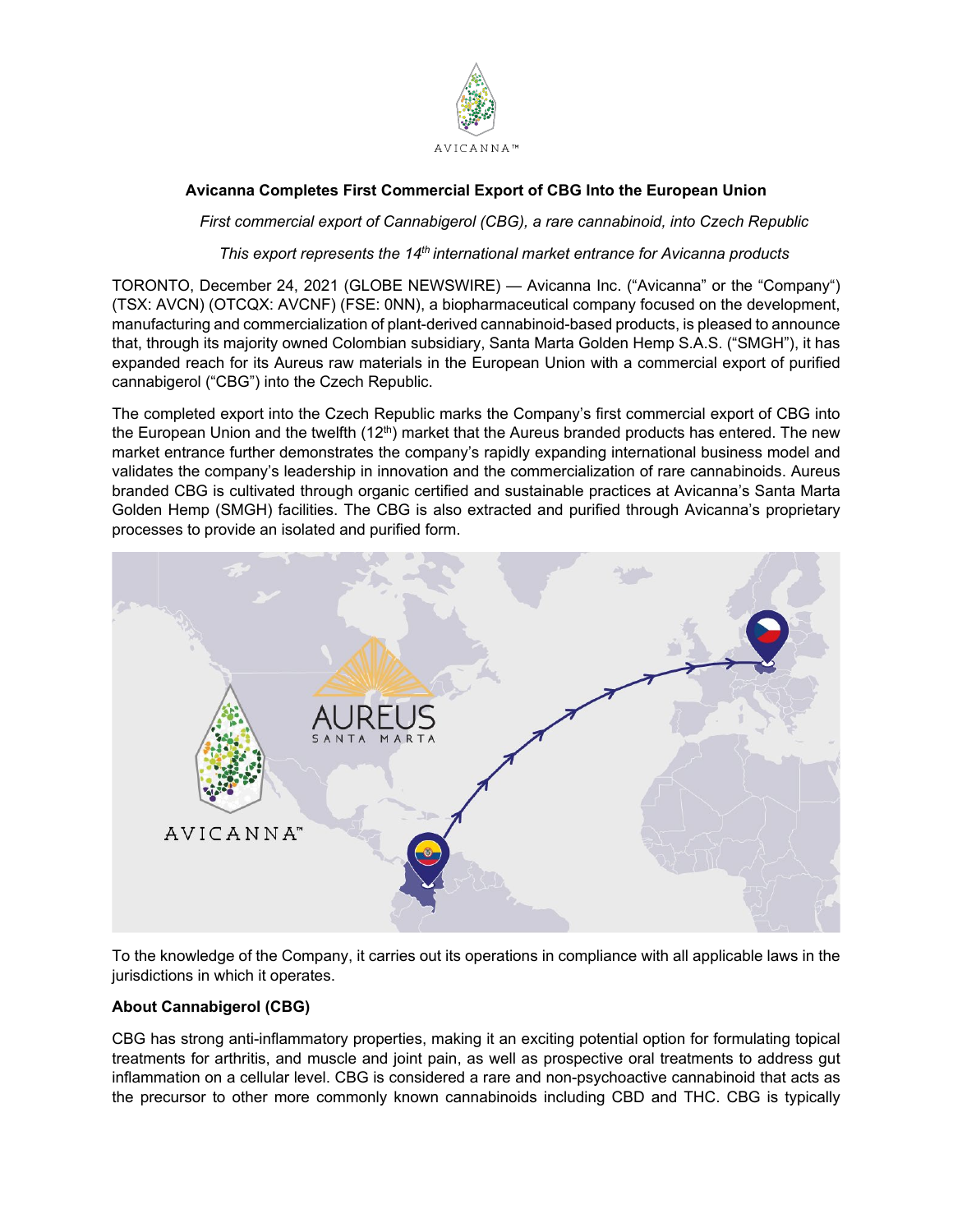

expressed in low amounts in common cultivars of cannabis, however, Avicanna has propagated proprietary cultivars that expresses exceptionally high amounts of the rare cannabinoid. CBG has been shown to have anti-inflammatory, anti-bacterial and neuroprotective properties<sup>1-6</sup>. CBG also has the potential to be formulated across various delivery forms including topical and ingestible for a given therapeutic focus.

1 Aqawi, M., Sionov, R. V., Gallily, R., Friedman, M., & Steinberg, D. (2021). Anti-Bacterial Properties of Cannabigerol Toward Streptococcus mutans. Frontiers in microbiology, 12, 656471.

2 Borrelli, F., Fasolino, I., Romano, B., Capasso, R., Maiello, F., Coppola, D., Orlando, P., Battista, G., Pagano, E., Di Marzo, V., & Izzo, A. A. (2013). Beneficial effect of the non-psychotropic plant cannabinoid cannabigerol on experimental inflammatory bowel disease. Biochemical pharmacology, 85(9), 1306–1316.

<sup>3</sup> Gugliandolo, A., Pollastro, F., Grassi, G., Bramanti, P., & Mazzon, E. (2018). In Vitro Model of Neuroinflammation: Efficacy of Cannabigerol, a Non-Psychoactive Cannabinoid. International journal of molecular sciences, 19(7), 1992.

4 Henshaw, F. R., Dewsbury, L. S., Lim, C. K., & Steiner, G. Z. (2021). The Effects of Cannabinoids on Pro- and Anti-Inflammatory Cytokines: A Systematic Review of In Vivo Studies. Cannabis and cannabinoid research, 6(3), 177–195.

<sup>5</sup> Robaina Cabrera, C. L., Keir-Rudman, S., Horniman, N., Clarkson, N., & Page, C. (2021). The anti-inflammatory effects of cannabidiol and cannabigerol alone, and in combination. *Pulmonary pharmacology & therapeutics*, *69*, 102047.

<sup>6</sup> Stone, N. L., Murphy, A. J., England, T. J., & O'Sullivan, S. E. (2020). A systematic review of minor phytocannabinoids with promising neuroprotective potential. British journal of pharmacology, 177(19), 4330–4352.

#### **About Avicanna**

Avicanna is a Canadian commercial-stage biopharmaceutical company established in cannabinoid research, development, and evidence-based products for the global consumer, as well as medical and pharmaceutical market segments. In leading global cannabinoid advancements, Avicanna conducts most of its research in Canada at its R&D headquarters in the Johnson & Johnson Innovation Centre, JLABS @ Toronto, located in the MaRS Discovery District. The company actively collaborates with leading Canadian academic and medical institutions. Avicanna has established an industry-leading scientific platform including advanced R&D and clinical development which has led to the commercialization of over twenty products across four main market segments:

- Medical Cannabis & Wellness Products: Marketed under the RHO Phyto™ brand, or Magisterial Preparations, these medical and wellness products are an advanced line of pharmaceutical-grade cannabis products containing varying ratios of cannabidiol ("CBD") and tetrahydrocannabinol ("THC"). The product portfolio contains a full formulary of products including oral, sublingual, topical, and transdermal deliveries that have controlled dosing, enhanced absorption and stability studies supported by pre-clinical data. The advanced formulary is marketed with consumer, patient and medical community education and training. Avicanna's medical and wellness product portfolio also forms the foundation of the Company's pharmaceutical pipeline with the contribution of the formulations that form the basis of the products as well as the data generated from sales and participation of the products in real world evidence studies.
- CBD Derma-Cosmetic Products: Marketed under the Pura H&W™ or Pura Earth™ brands, these registered, clinically tested, derma-cosmetic products include a portfolio of functional CBD topical products.
- Pharmaceutical Pipeline: Leveraging Avicanna's scientific platform, vertical integration, and realworld evidence, Avicanna has created a pipeline of patent-pending drug candidates which are indication-specific and in various stages of clinical development and commercialization. These cannabinoid-based drug candidates provide solutions for unmet medical needs in the areas of dermatology, chronic pain, and various neurological disorders. Avicanna's first pharmaceutical preparation (Trunerox) is in the drug registration stage in South America.